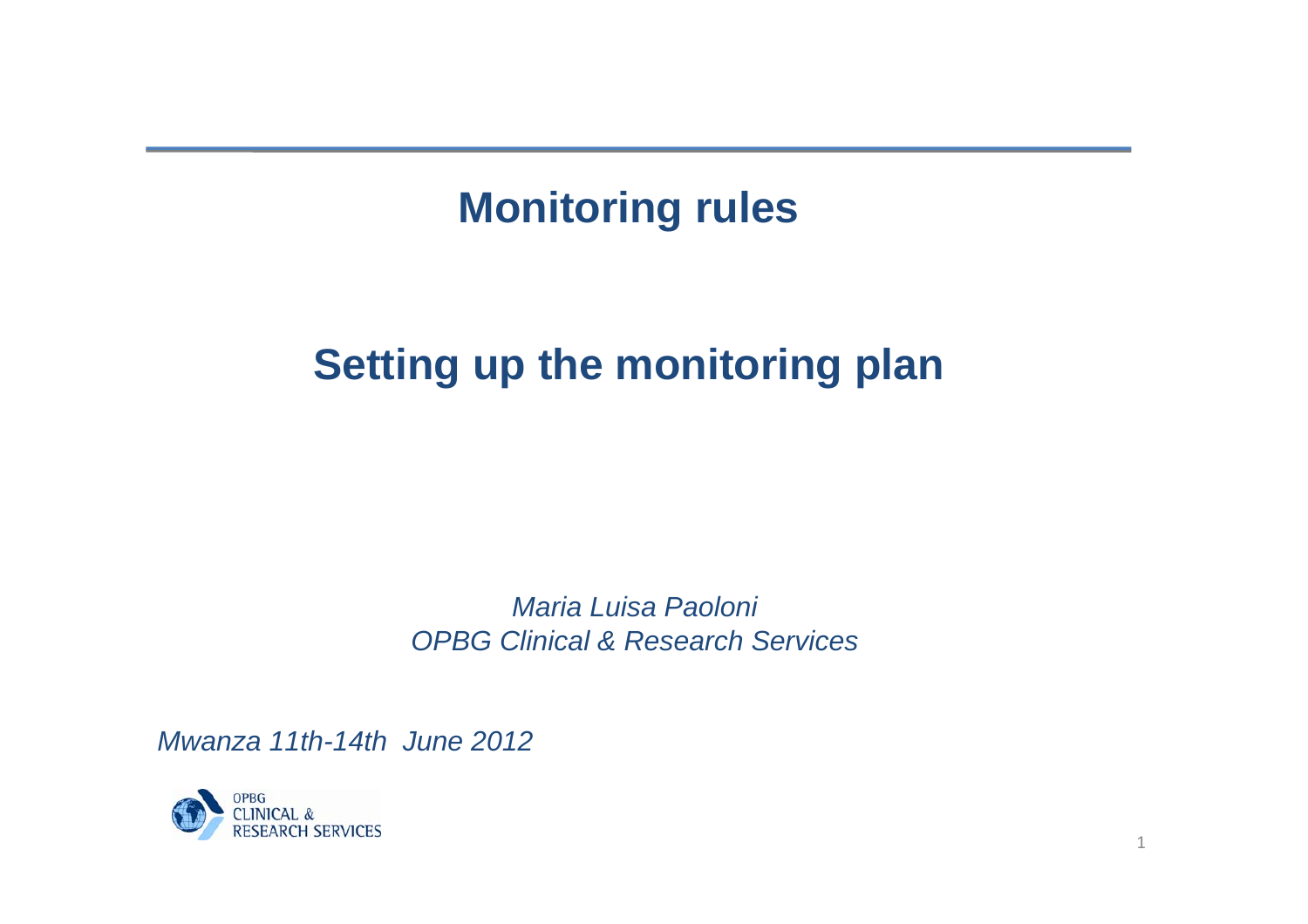

### **1) What is the Monitoring?**

The act of overseeing the progress of a clinical trial, and of ensuring that it is conducted, recorded, and reported in accordance with the protocol, Standard Operating Procedures (SOPs), Good Clinical Practice (GCP), and the applicable regulatory requirement(s).

### **2) Who is the Clinical Monitor?**

The person with direct access to patient's medical records to verify data and /or procedure acting within the constraints of the applicable regulatory requirement(s) to maintain the confidentiality of subjects' identities and sponsor's proprietary information.

(*Guideline for GCP-CPMP/ICH/135/95* )

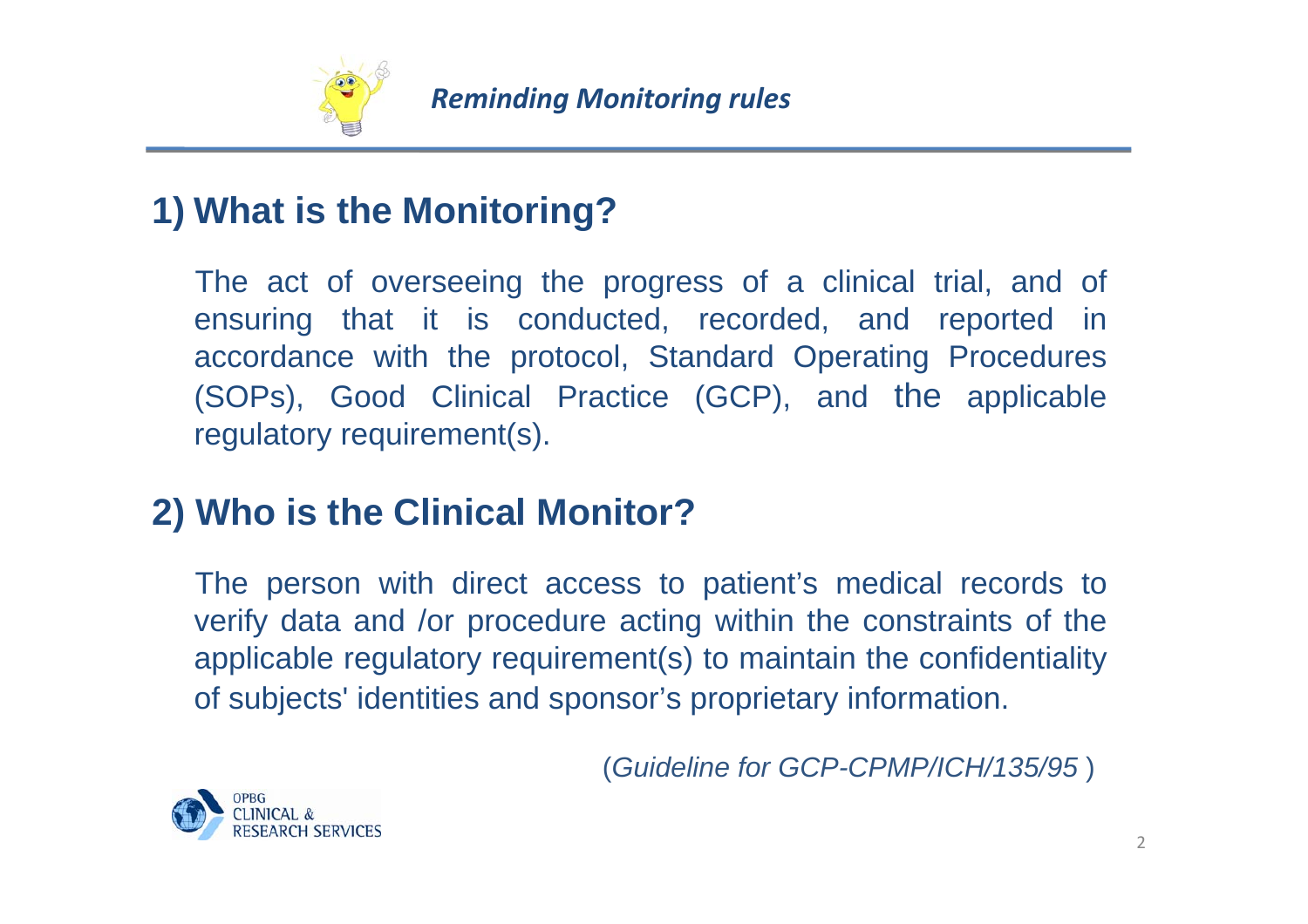Trial monitoring procedures should be described in such a way as to:

 $\triangleq$  make clear the responsibilities of the staff involved, including their organisation training and relationship to other trial staff, (i.e. arrangements for central monitoring),

 $\triangleq$  decide the frequency and nature of site visits and how the results of monitoring inform other activities such as the training of personnel at study sites.

provide valuable information that can be used to improve trial methods and to focus further training.

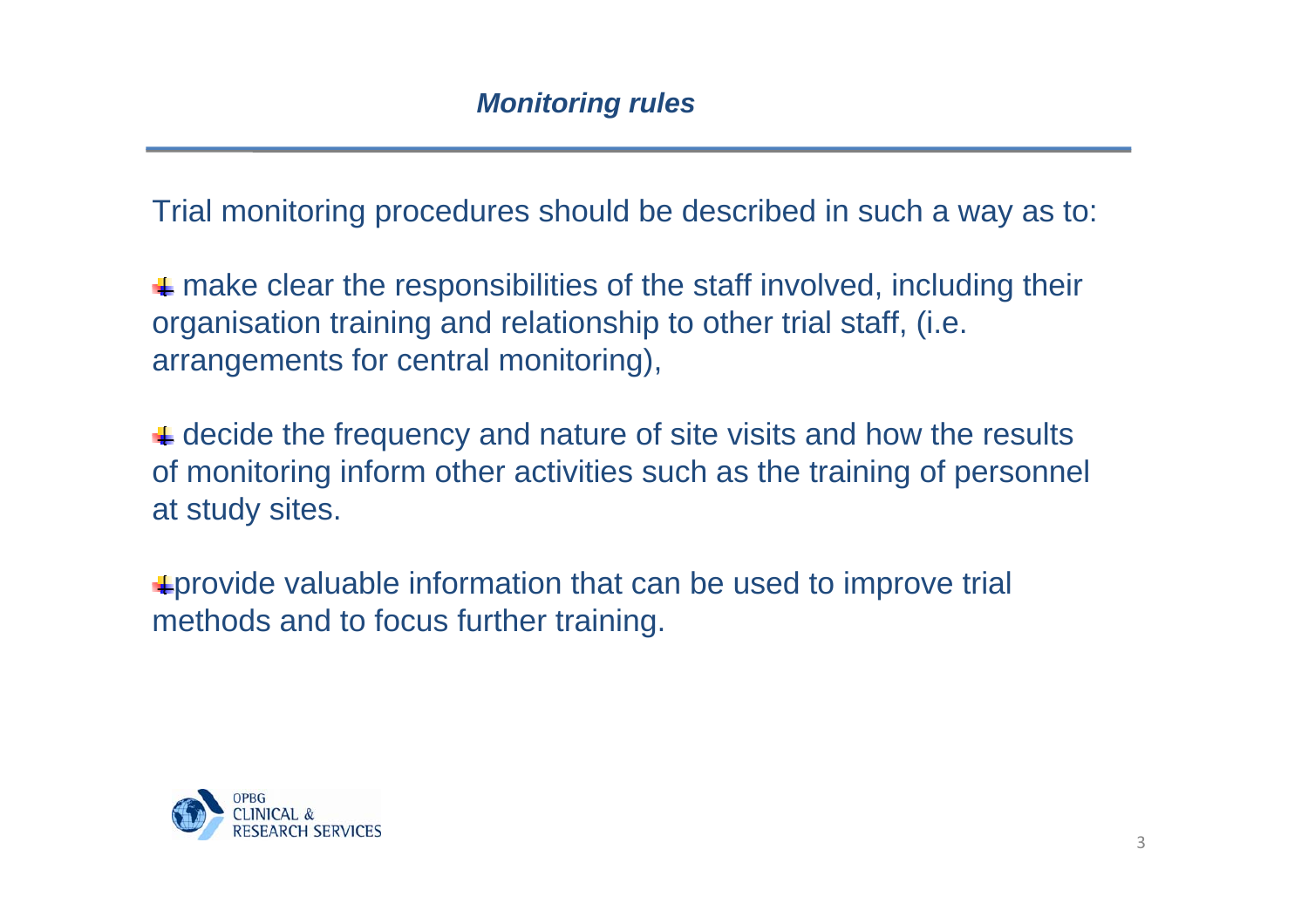This document is intended to collect all the decisions made and information needed for pratical monitoring purpose, it will not supersede the protocol in any way.

It is to be used to avoid scatering of decisions and recommandations related to trial monitoring in different documents.

Monitoring guidelines will be revised on a regular basis and sent to CRAs that should discard previous version.

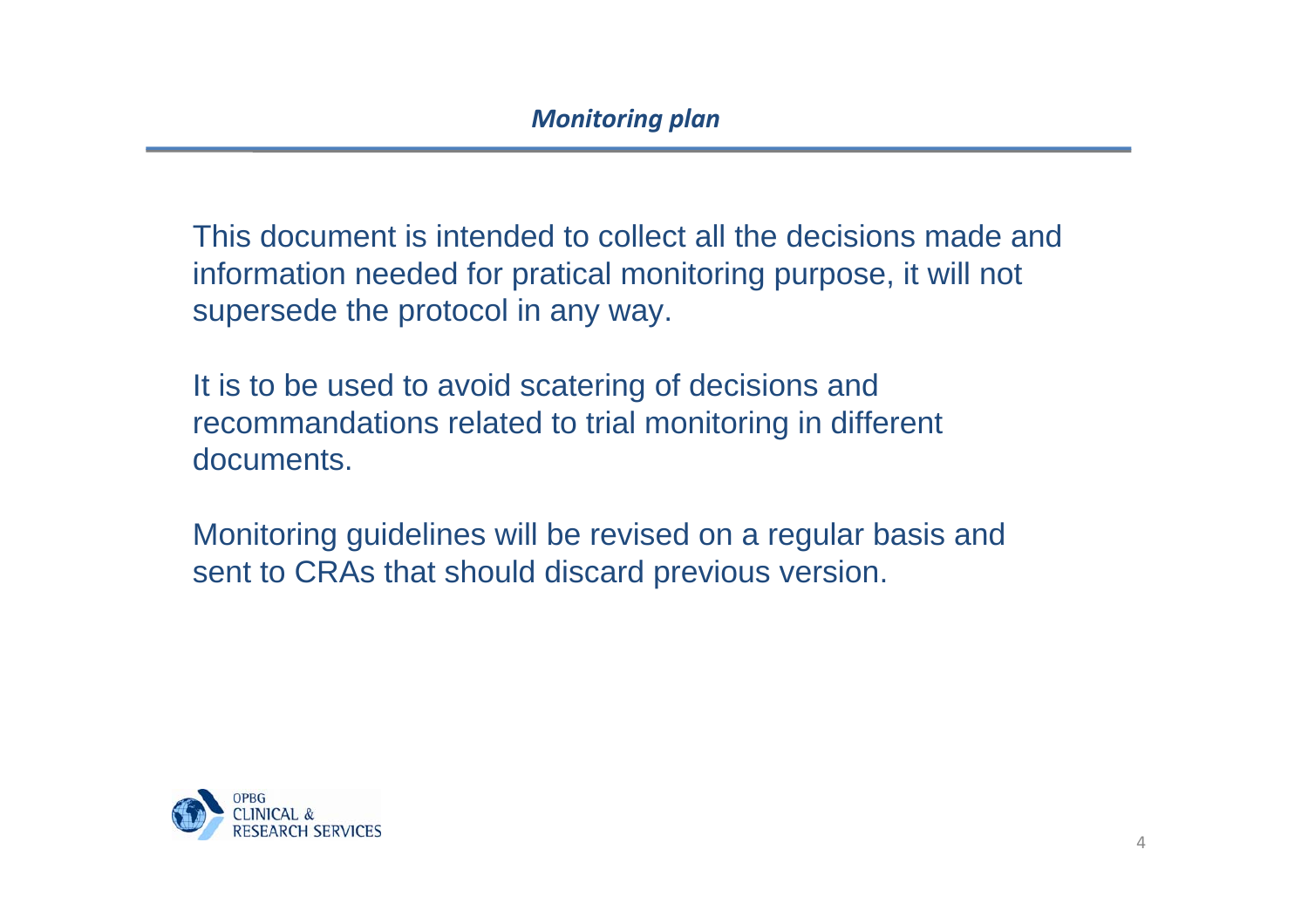- *Rationale*
- *Abbreviations*

*Standard Operating Procedures (SOPs)*

*Site Visits: (SIV, RMV, COV)* 

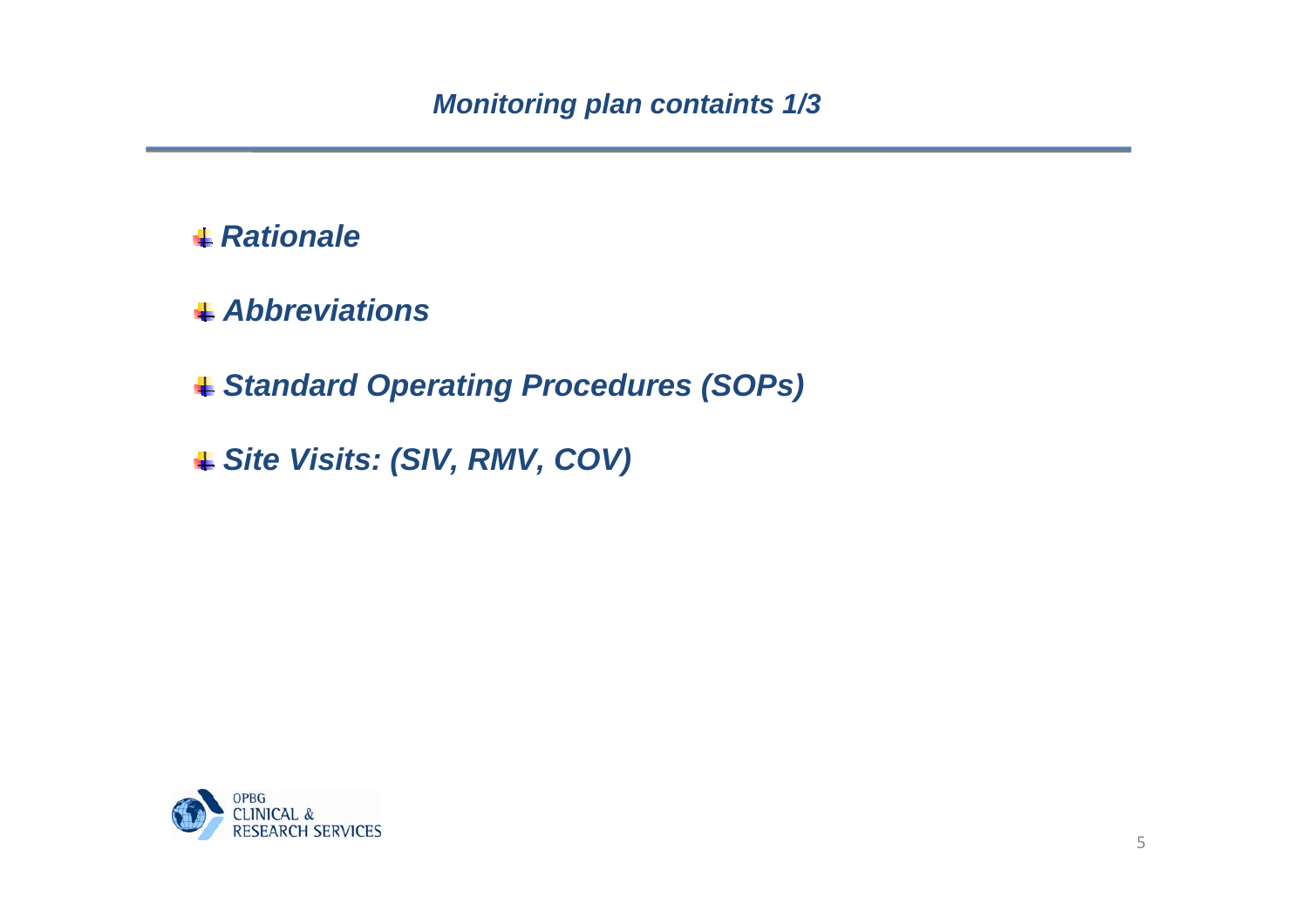#### *Source data verification*

*Previous and concomitant medication*

- *Handling of blood samples*
- *Handling Protocol Deviations*

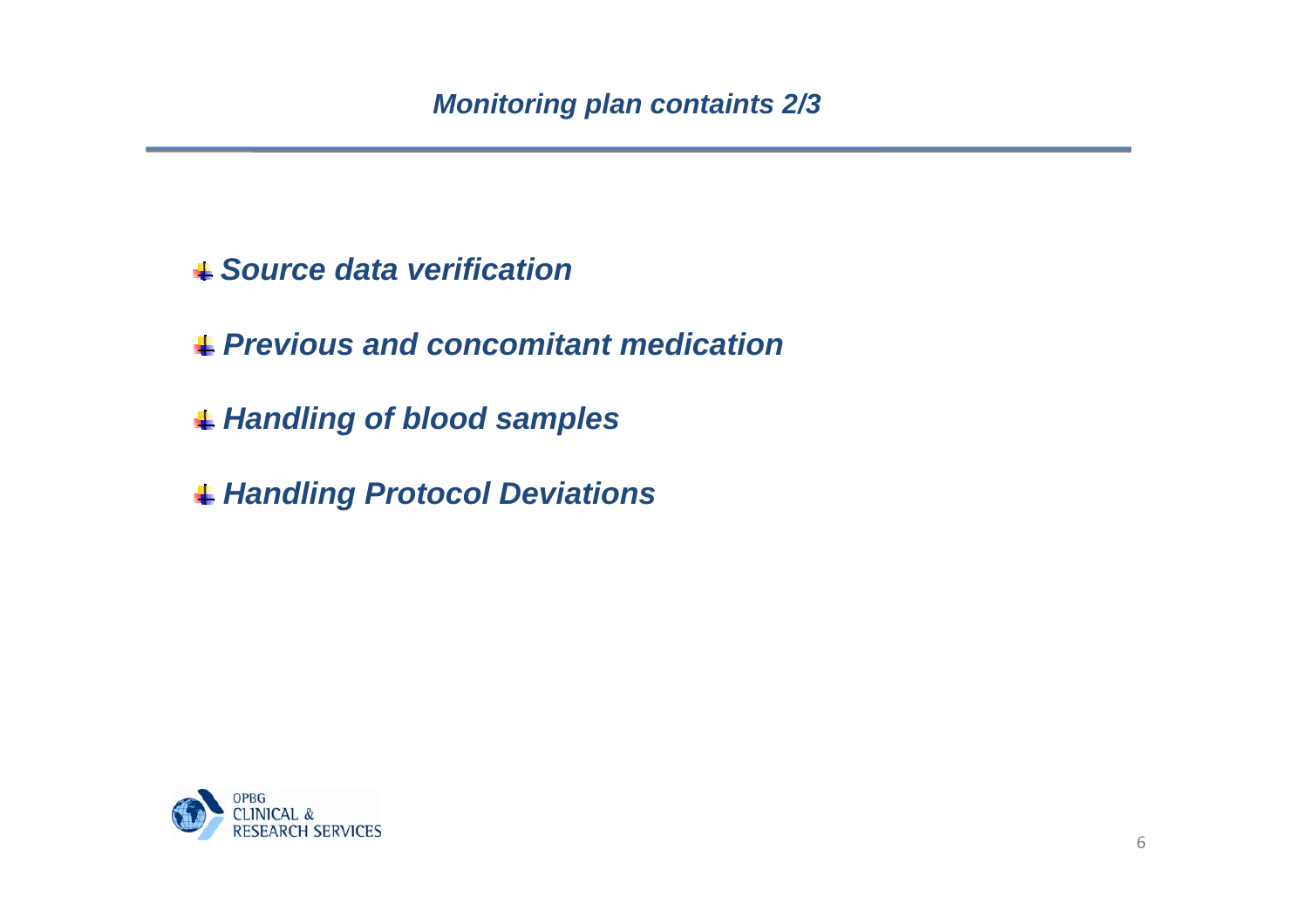#### *DCF workflow*

- *ADRs , AEs and SAEs:*
- *Monitoring visit reports flow*
- *Sending of documents to Sponsor*